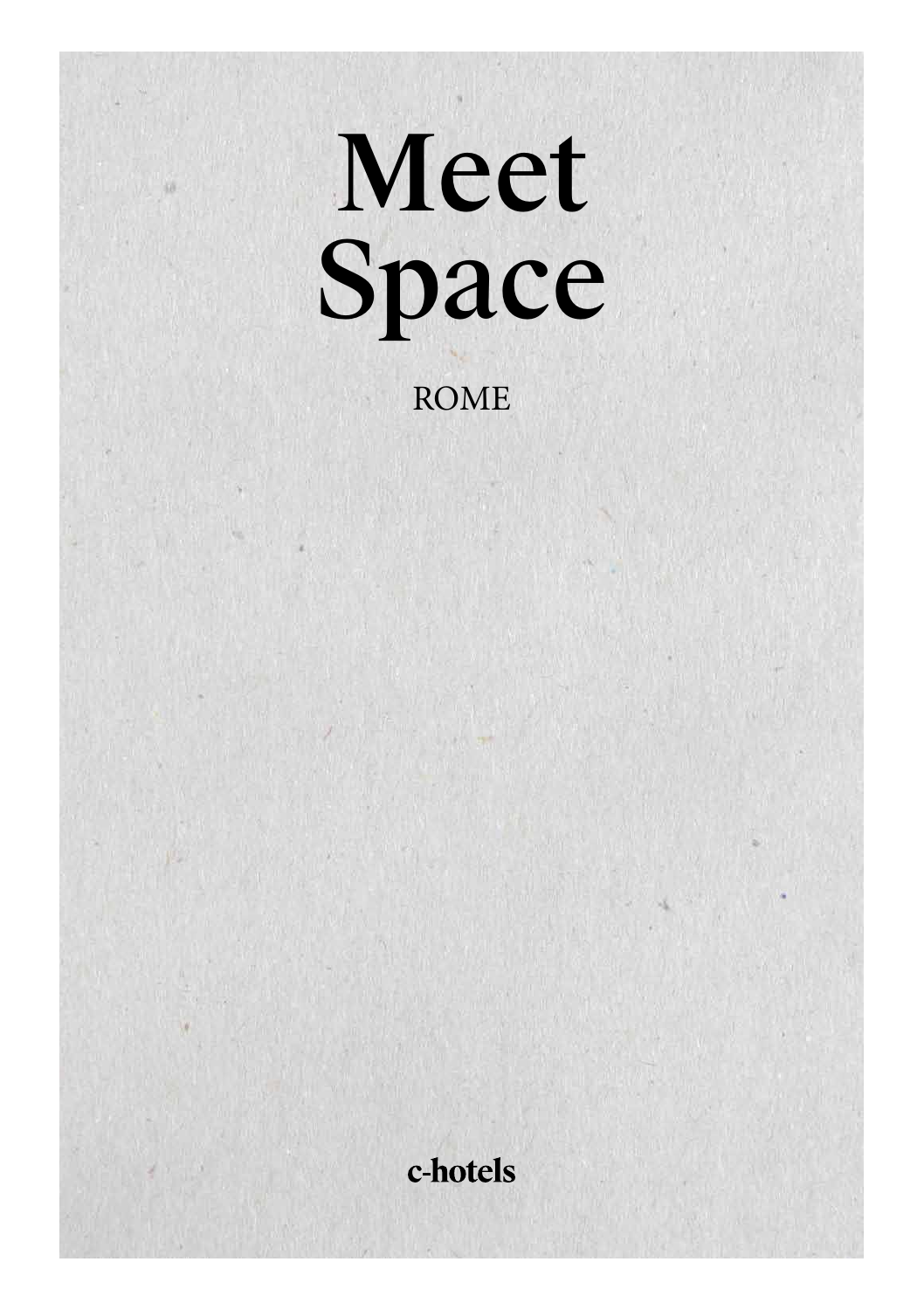## Meetings and events in Rome

The Meet Space of the Fiume Hotel in Rome, is composed of one modern and functional meeting room for business meetings, company meetings, training courses and another one cozy and curated, ideal for small meetings.

Banqueting services are available from delicious coffee break to a tailor-made business lunch served in a bright dining room.

The Meet Space is enriched by 57 design rooms of refined ambiance. Warm shades and comfor-table beds will welcome you in an elegant room, offering you a classy touch during the stay.

All the staff of the Fiume Hotel, will be at complete disposal to organize events and to pass a pleasant stay in the heart of Rome for its customers.

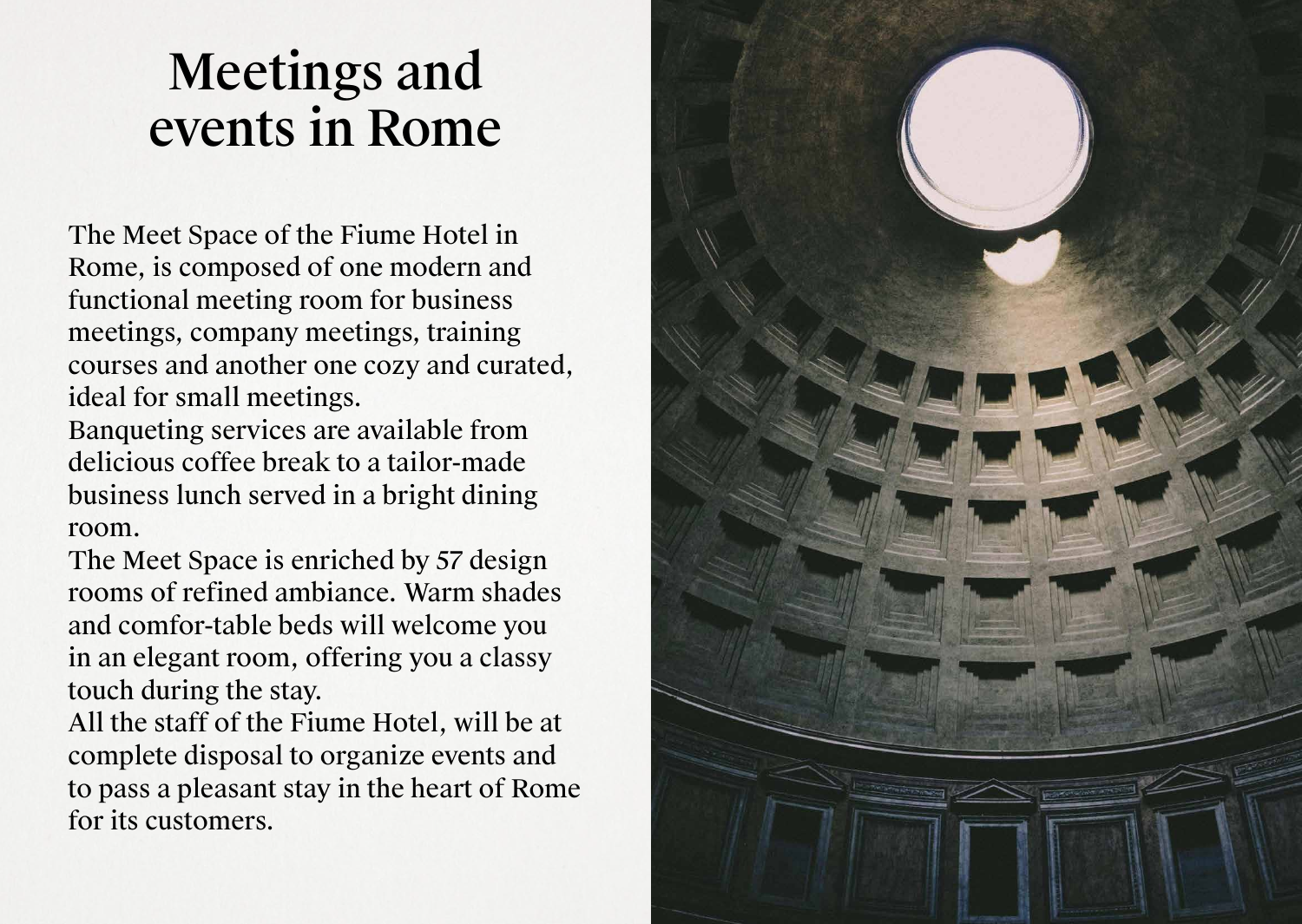





FIRET F caffe | bar  $w.c.$  $\odot$ **MMMMMMMMM** UUUUUUUU

| LENGTH $(7,4 \text{ m})$ width $(5,3 \text{ m})$ area $(40 \text{ mq})$ |                        |  |  |  |
|-------------------------------------------------------------------------|------------------------|--|--|--|
| <b>SET UP</b>                                                           | Boardroom              |  |  |  |
|                                                                         | 12                     |  |  |  |
| SERVICES INCLUDED                                                       | Wi-fi connection       |  |  |  |
|                                                                         | Flipchart              |  |  |  |
|                                                                         | LCD Screen 60"         |  |  |  |
|                                                                         | Drinking water         |  |  |  |
|                                                                         | Folder, paper and pens |  |  |  |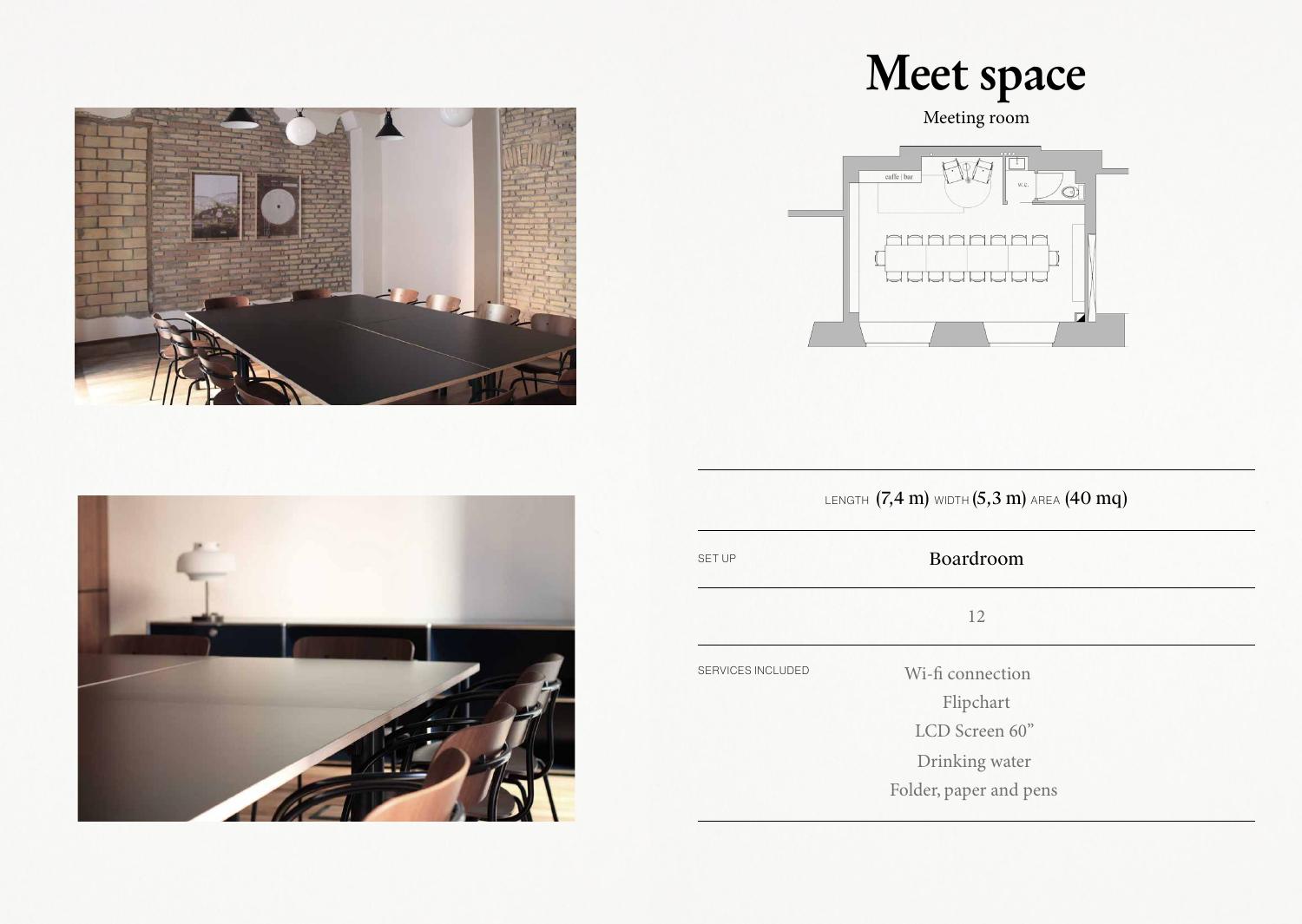

| MMMM<br>UUUU |
|--------------|
|--------------|

| <b>SET UP</b>     | Boardroom              | Theatre |  |
|-------------------|------------------------|---------|--|
|                   | 10                     | 16      |  |
| SERVICES INCLUDED | Wi-fi connection       |         |  |
|                   | Flipchart              |         |  |
|                   | Drinking water         |         |  |
|                   | Folder, paper and pens |         |  |
|                   |                        |         |  |

LENGTH  $(6 \text{ m})$  width  $(3, 8 \text{ m})$  area  $(23 \text{ m})$ 



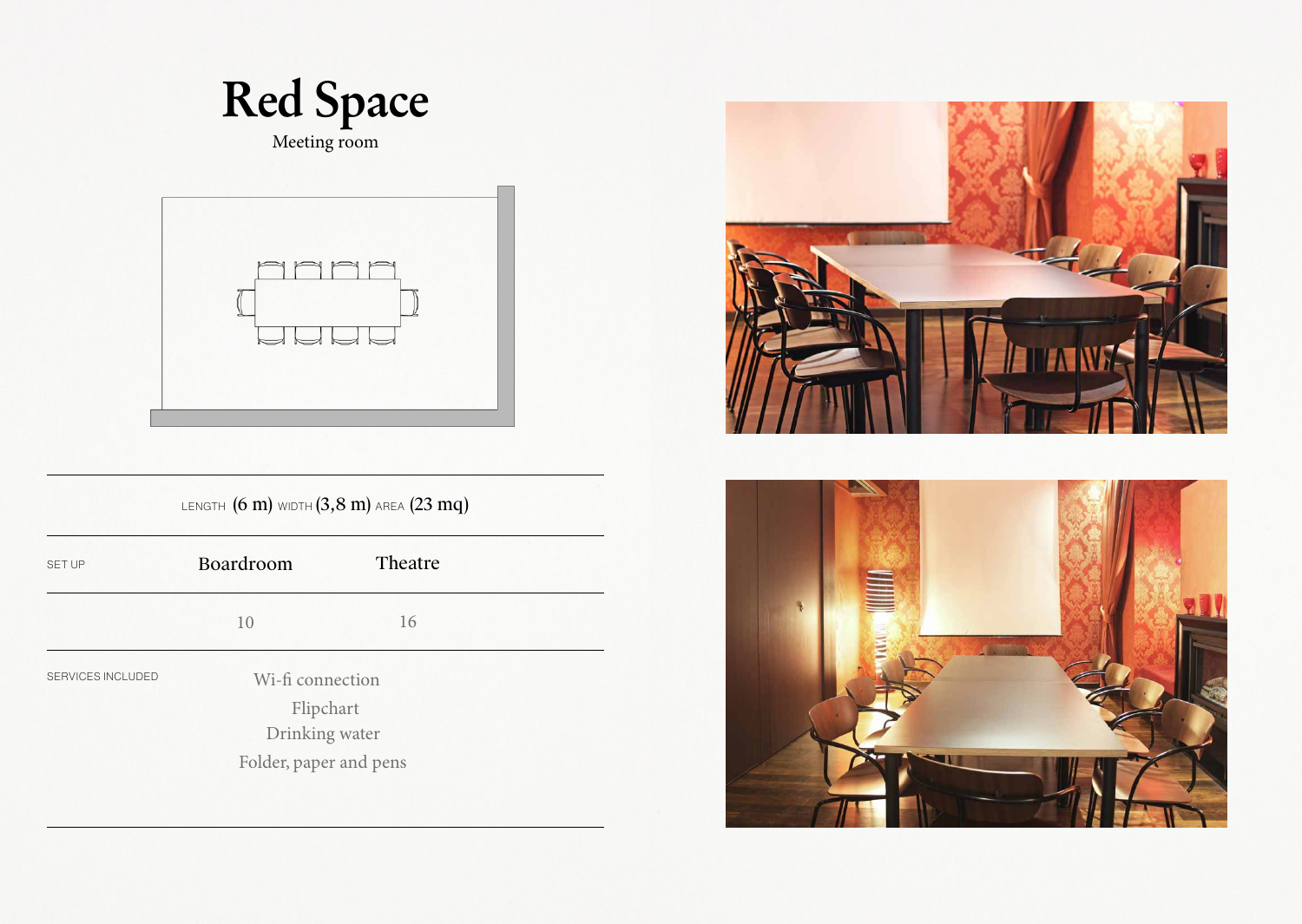### **Airports**

(25 km) Ciampino Airport

(35 km) Fiumicino Airport

**Highway** 

(20 km) A1 - uscita Settebagni

## **Railstation**

(1,5 km) Roma Termini treni alta velocità ogni 30 min. dalle principali città italiane

### **Fiera Roma**

(30 km)



Via Brescia, 5 - 00198 Rome Tel. +39 06 854 3000 fiume@c-hotels.it - www.c-hotels.it meetspace.it